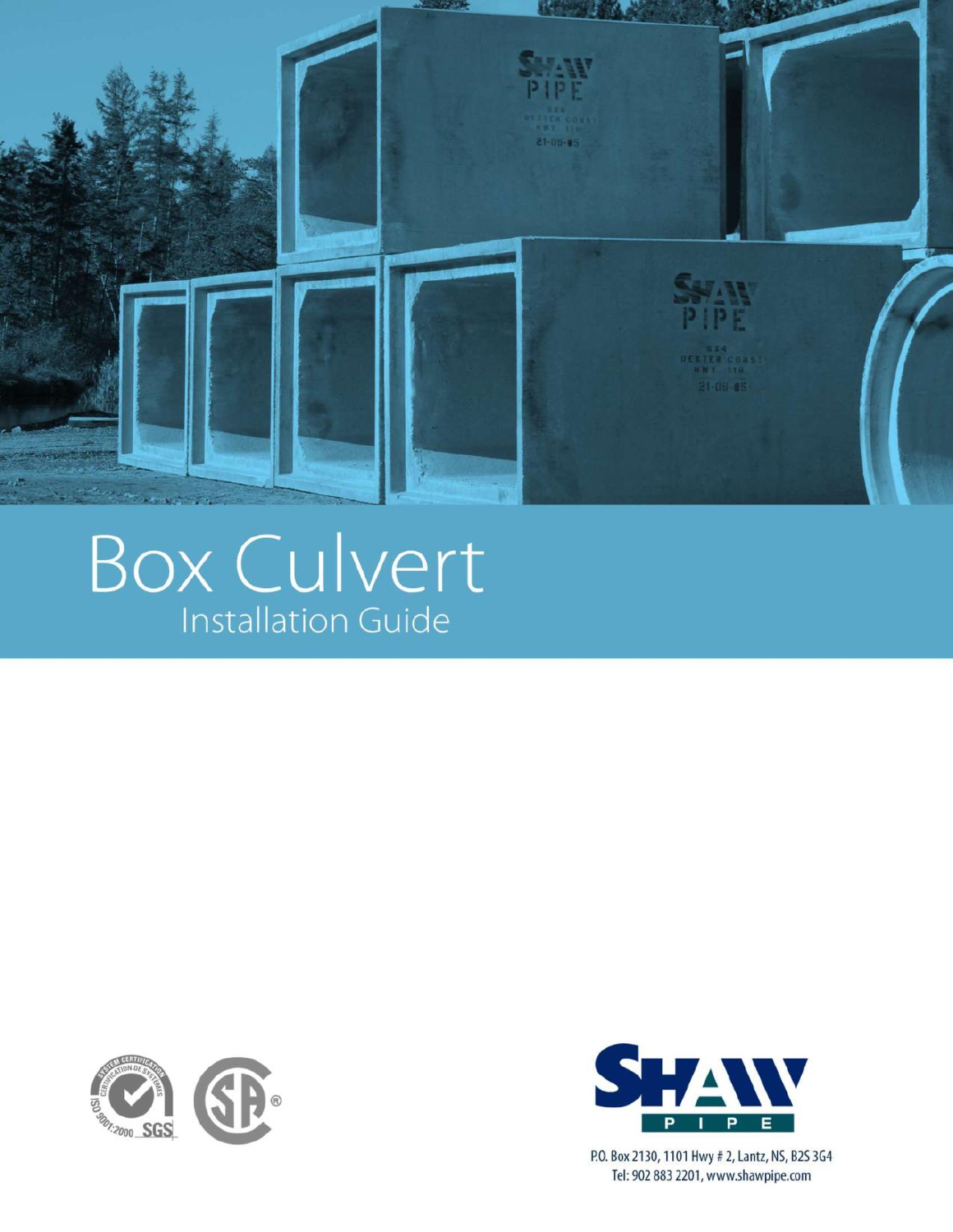

#### TABLE 1 SOILS AND COMPACTION REQUIREMENTS

| <b>Installation Type</b> | <b>Soil Group</b> | <b>Equivalent Minimum</b><br><b>Standard Proctor</b><br><b>Compaction in Sidefill</b><br>and Outer Bedding |
|--------------------------|-------------------|------------------------------------------------------------------------------------------------------------|
| B1                       |                   | 90%                                                                                                        |
|                          | Ш                 | 95%                                                                                                        |
|                          | Ш                 | Not Permitted                                                                                              |
| <b>B2</b>                |                   | 80%                                                                                                        |
|                          | Ш                 | 85%                                                                                                        |
|                          | Ш                 | 95%                                                                                                        |

**BOX CULVERT INSTALLATION GUIDE**

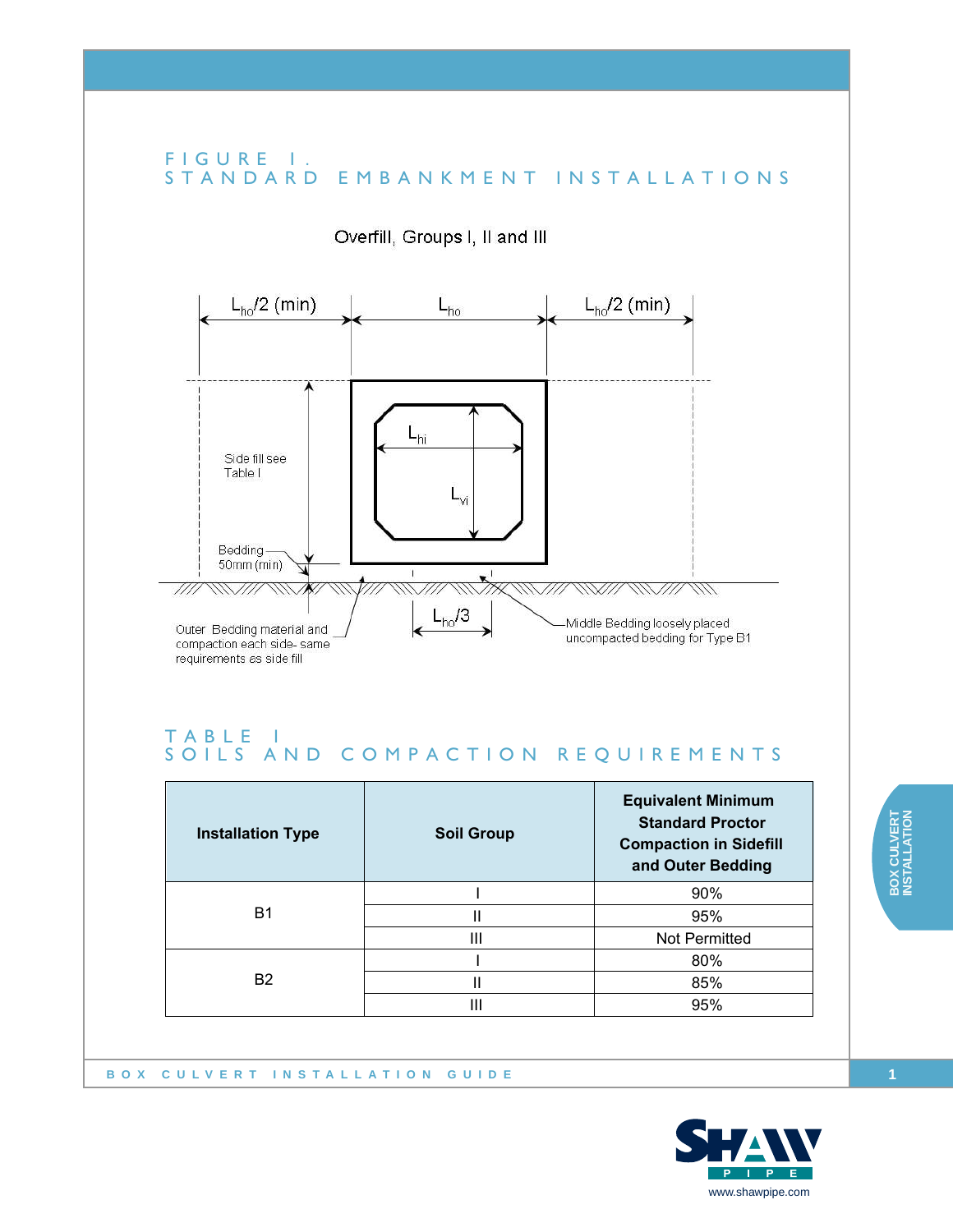#### TABLE 2 CLASSIFICATION OF PLACED SOILS

| <b>Soil Group</b> | <b>Description</b> | <b>USCS Symbol</b>                                                     |
|-------------------|--------------------|------------------------------------------------------------------------|
|                   | Sand and Gravel    | SW, SP, GW, GP                                                         |
| Ш                 | Sandy Silt         | GM, SM, ML, also GC and<br>SC with less than 20%<br>passing #200 Sieve |
| Ш                 | Silty Clay         | GC and SC with more than<br>20% passing #200 Sieve,<br>CL, MH          |

#### FIGURE 2 STANDARD TRENCH INSTALLATIONS



#### **BOX CULVERT INSTALLATION GUIDE**

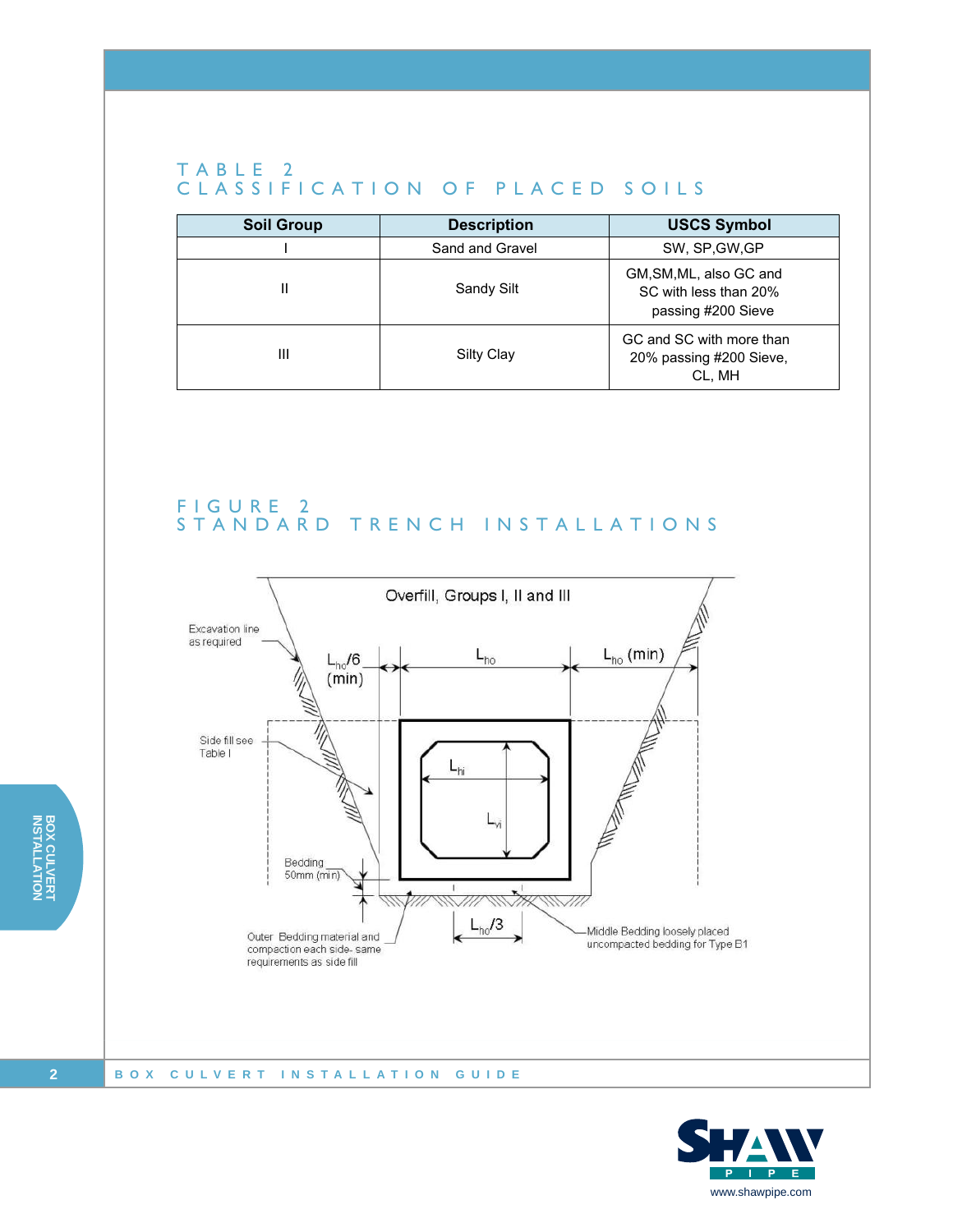

Tylox<sup>®</sup> Type "C" **Fin Gasket** 

### **INSTALLATION**

Ensure Tongue, Groove and gasket are free from loose debris or foreign material.

Apply Tylox adhesive, un-diluted, to tongue circumference, to a depth equal to the inside width of the gasket.

Allow adhesive to become tacky, then snap gasket into position with:

- $\bullet$ The fins up
- The scored base against the tongue wall
- The positioning flange firmly against the end of the spigot,

around the full joint circumference. Allow 8hrs for the adhesive to achieve it's full bond strength prior to assembling joint.

Ensure that no dirt or debris is clinging to the joint surface, or is trapped beneath the gasket's sealing fins. Lubricate the gasket, and all sliding

surfaces, with a suitable grade of Tylox pipe lubricant.

Align the tongue with the groove, ensuring that the gasket is in contact with the spigot around the complete circumference of the pipe.

Thrust groove home using suitable

BOX CULVERT INSTALLATION GUIDE

T&G Straight Pipe



Type "C" Gasket Properly Positioned



Type "C" Gasket Joint Completed

#### T&G Offset Pipe



Type "C" Gasket Joint Completed



3

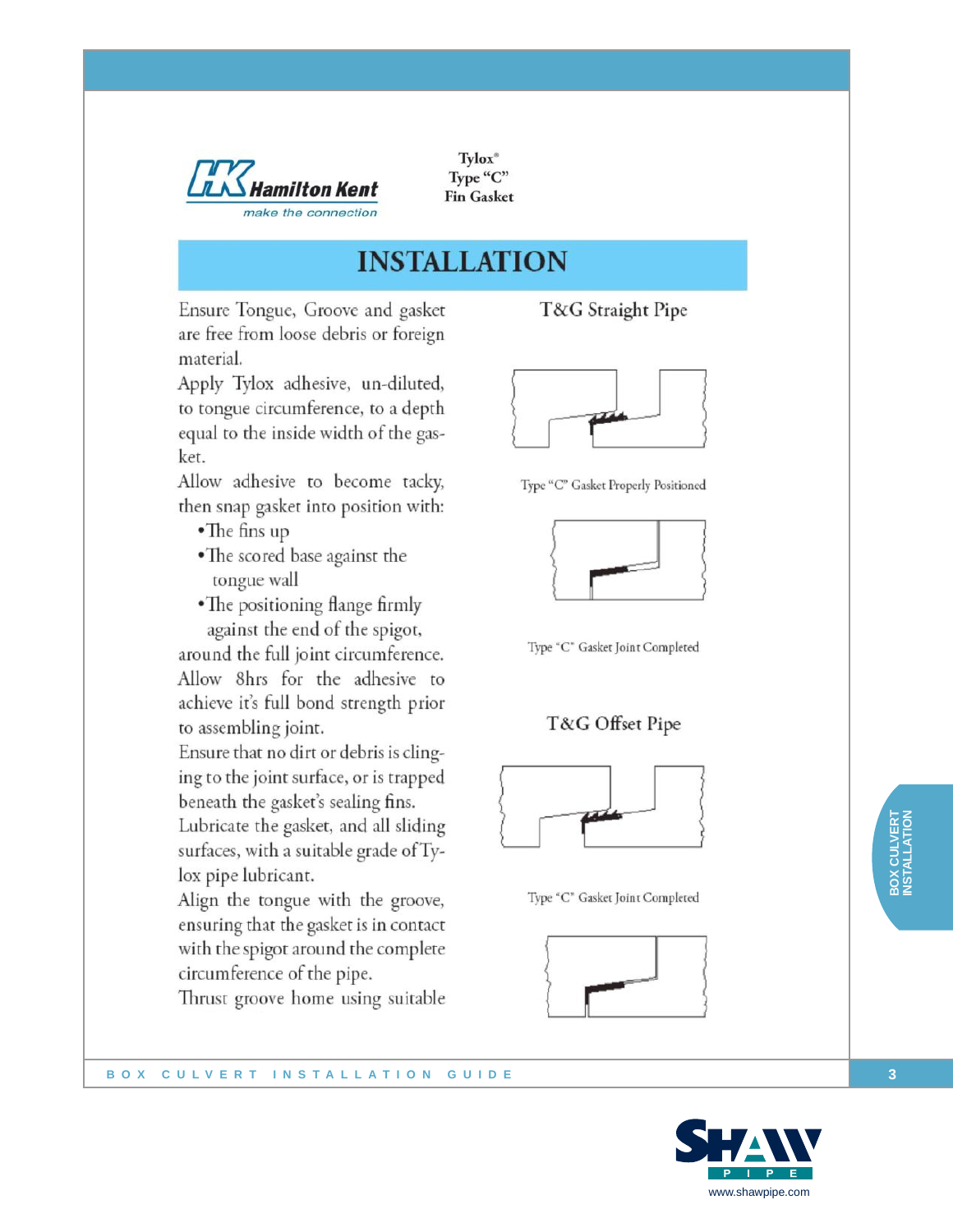## **Guidelines For Handling<br>Concrete Box Sections**



#### **How to Handle and Set Concrete Box Sections**

Step 1: Remove form to allow the attachment of lifting eyes to two anchors on each side near the top edge (four total).

Step 3: Using two of the top edge anchors, rotate the box section to a horizontal position.

Step 4: Attach lifting eyes to the four anchors and lift and handle as required.

Step 2: Move to desired position.



BOX CULVERT<br>INSTALLATION